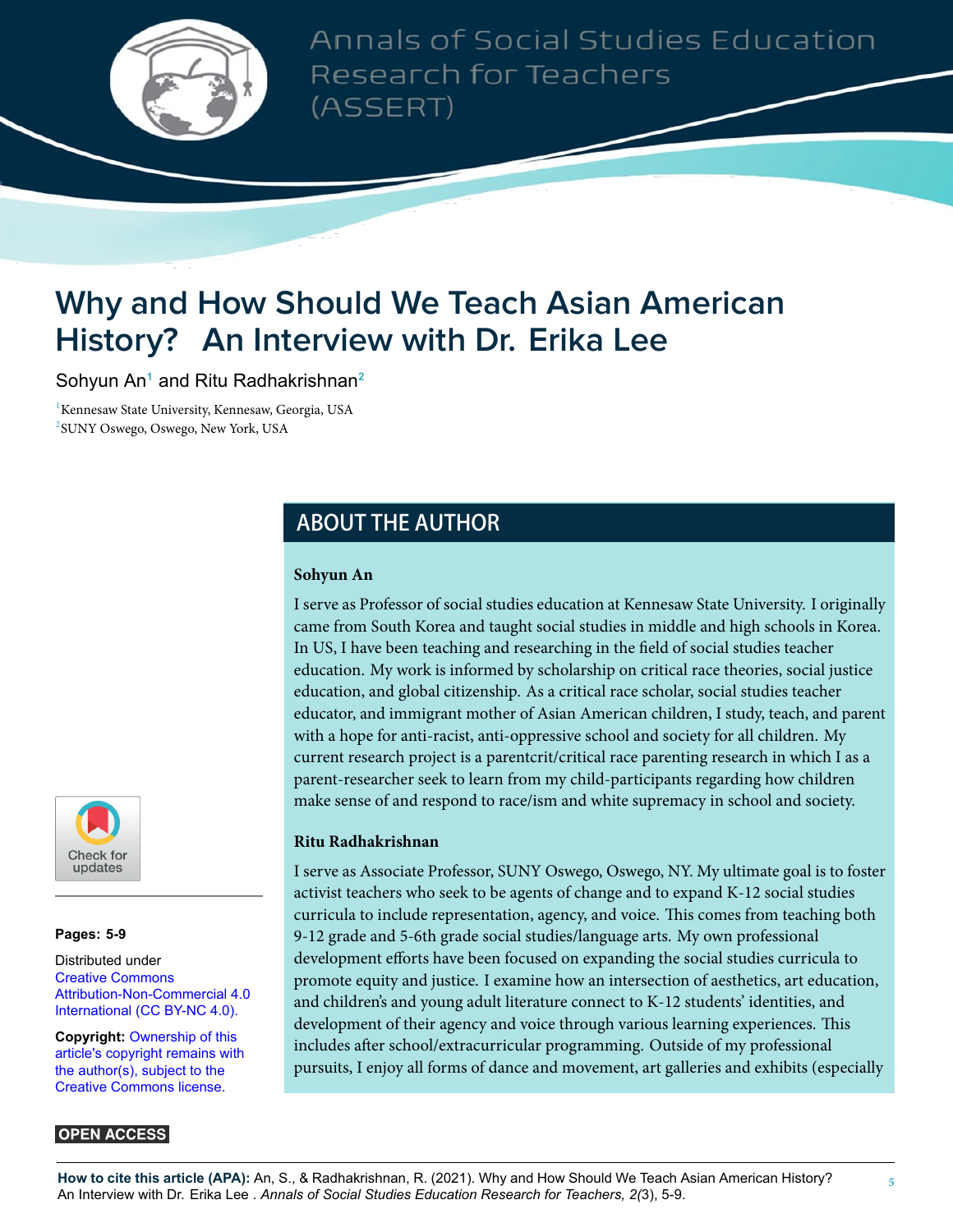

A S S E R T Research for Teachers in a Hurry upcoming artists), tennis, and being a Chicago Bulls and Bears fan.

### **INTRODUCTION**

Dr. Erika Lee is a Professor of History and Asian American Studies and Director of the Immigration History Research Center at the University of Minnesota. Currently serving as President-Elect of the Organization of American Historians, she recently testified before Congress in its historic hearings on anti-Asian discrimination and violence. She is the author of award-winning books including At America's Gates: Chinese Immigration during the Exclusion Era, 1882-1943 (2003), Angel Island: Immigrant Gateway to America (2010), and The Making of Asian America: A History (2015). She recently published America for Americans: A History of Xenophobia in the United States (2019).

Dr. Lee is an active public scholar. She launched and oversees the National Endowment for the Humanities-funded Immigrant Stories Project; this project works with recent immigrants and refugees to collect, preserve, and share their experiences with a new multilingual digital story-telling website (immigrantstories.umn.edu). She also founded and directs the Immigrants in COVID America project, documenting the impact of the pandemic on immigrants and refugees (https://immigrantcovid.umn.edu/) and founded and co-organized the #ImmigrationSyllabus project (www.immigrationsyllabus.umn.edu), a digital educational resource offering historical perspectives to contemporary immigration debates.

We, Sohyun An and Ritu Radhakrishnan, interviewed Dr. Erika Lee to gain insight regarding researching and teaching about Asian American history. The interview was conducted on February 11, 2021. Here, we summarize the interview with four themes emerged from our conversation.

### **RESEARCHING ASIAN AMERICAN HISTORY**

For me, the study of history is a means to better understand not just how we got here but also what we can do. It is a form of advocacy, antiracism, and activism. For example, my research on Angel Island [the immigration station that processed 1 million immigrants entering the U.S. through San Francisco from 1910 to 1940,] started as part family history and part of my trying to rectify the absence and the invisibility of Asian Americans, like my family members, in the larger narrative of American history.

I had grown up in the Bay area but did not know anything about Angel Island. Driving past it every time we would go into San Francisco Chinatown, I wondered "What is that big island out there?" How many history classes have I taken? Yet I didn't learn anything about Angel Island in school. Also, as a family, we weren't supposed to talk about it because we had been conditioned to understand that experience as (a) not important or (b) shameful.

So, one of the motivations around researching and writing about Angel Island was to change that for future generations. I was just joining with many other historians, commu-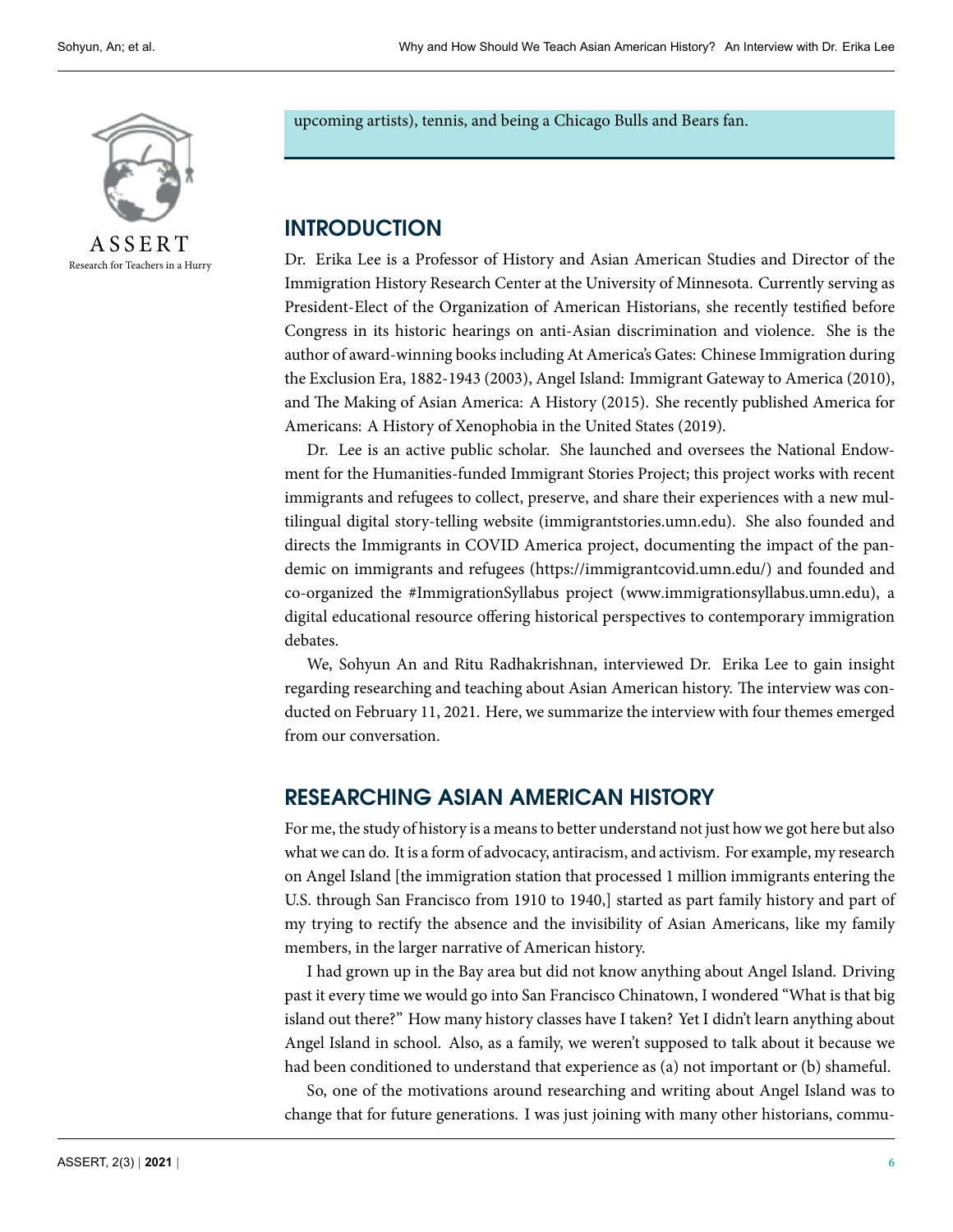

Research for Teachers in a Hurry

nity scholars and activists who had been doing this for decades, so I was not doing anything new. But what was new was that I was able to access newly-released government files relating to Angel Island which helped me tell a new story. This was not just about Chinese immigrants who were unjustly detained at the immigration station. When I was going through these records, I would come across not a Chinese name, but someone from the Philippines, someone from India, someone from Mexico, so I knew that there was this much greater story out there. And the motivation was to continue to uplift and amplify these community histories as well.

# **RESEARCHING HISTORY OF XENOPHOBIA IN THE UNITED STATES**

Xenophobia is very American. It is also very human. My new book, America for Americans: A History of Xenophobia in the United States, is about these very dark chapters in American history. Yet I wrote this book with a belief that if we know this history and if we do the work needed to not just understand it but understand how the root causes continue to shape our society today, then we can conquer it.

With this book, I had trouble figuring out how to end. While identifying the continuation of root causes and legacies of xenophobia is important, I also wanted to identify hope. I was witnessing, for example, a really important development that happened during the Trump years. That was in my view the expansion of interfaith, cross-racial, interracial all sorts of coalitions. When I participated in Stop the Muslim Ban protests, for example, I could see a huge range of people. Similarly, in the protests against family separation, the Muslim ban people were there, as well as many others. And I think that has been incredibly important. I don't think that there'd be all of these changes that we're seeing with the Biden administration without that activism. So, there is hope!

But then again, after Biden was elected, there was the insurrection at the U.S. Capitol. Biden has proposed many policy changes, but the magnitude of what's in place is much greater than even those of us who were keeping track of all of this ever knew. Even though Trump is not president anymore, Trumpism — which is white supremacist and racist and xenophobic—is alive and well. It is spreading across to non-whites, and it is very, very vibrant amongst the younger generation. Unfortunately, it is not going to "die out."

I remember historian and author Ibram X. Kendi once described how racism and antiracism are happening on parallel tracks. I think the same thing is true with xenophobia. That is, the nation-of-immigrants' ideals coexist with nativist, xenophobic ideals of how immigrants are a threat and we need to stop them.

### **ANTI-ASIAN VIOLENCE AMID COVID-19 PANDEMIC**

Biden explicitly condemned anti-Asian xenophobia and racism. It's quite historic because there has not been any other president who has so explicitly condemned anti-Asian xenophobia at a time when it was ongoing. Of course, President Reagan and Clinton were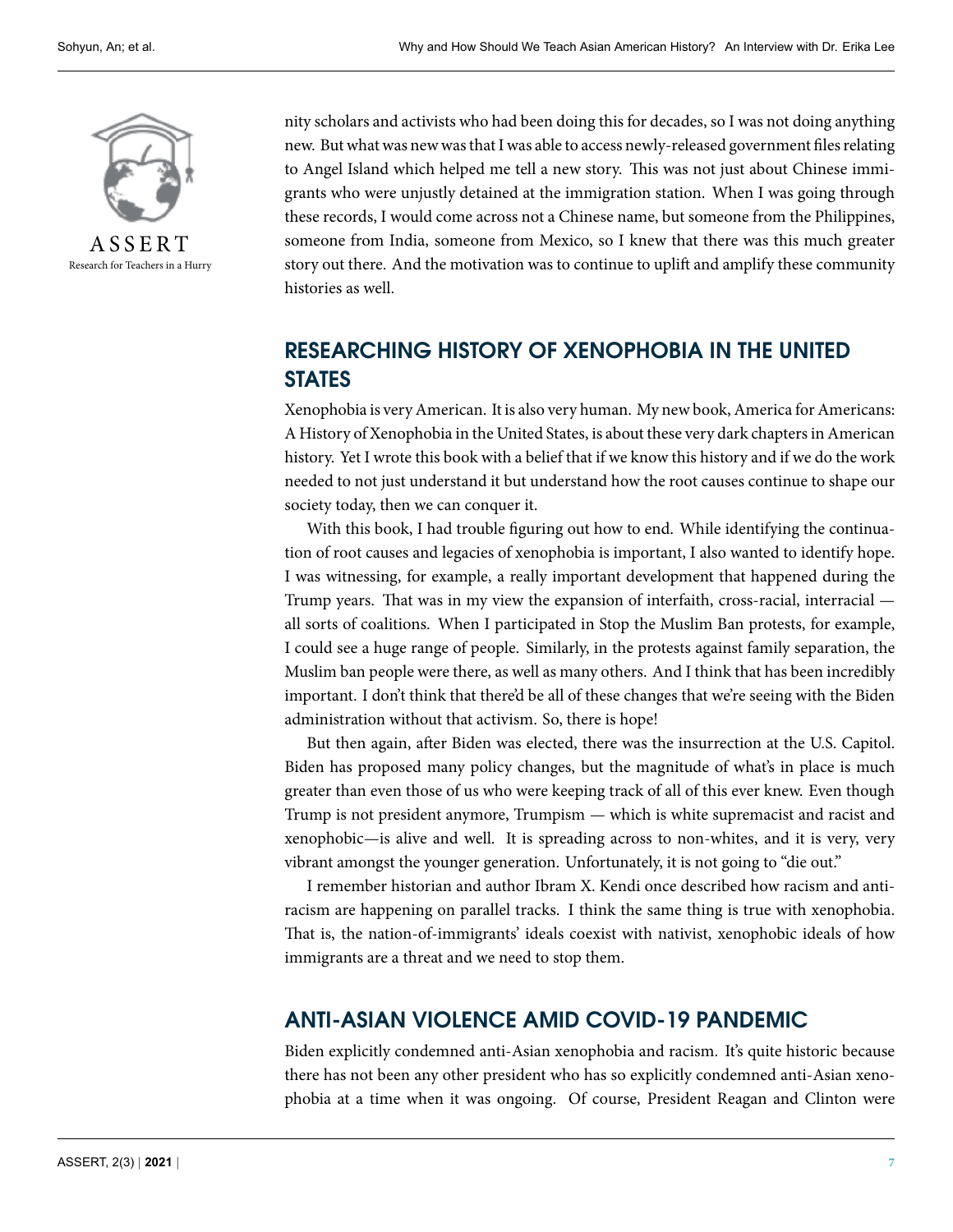

A S S E R T Research for Teachers in a Hurry

involved in the [Japanese. American] Redress Movement, signing official proclamations that apologized for Japanese American incarceration.<sup>1</sup> But that was after several decades of anti-Asian violence. President George W. Bush had his famous "Islam is Peace" speech where he condemned anti-Muslim hatred.<sup>2</sup> But his government's policies put in place a whole slew of surveillance and arrests. So, it's quite a new and positive change.

Yet even though President Trump has gone, the anti-Asian and, specifically, anti-Chinese racism that he and his conservative allies and his followers promoted in the wake of pandemic, are not going to go away anytime soon. It is because they predated him. So now, we need to see if the administration can and will do anything other than the statement.

# **TEACHING AGAINST XENOPHOBIA INCLUDING ANTI-ASIAN RACISM**

K-12 teachers are at the front lines of doing so much, too much, that society is asking them to do. So, I feel very torn talking about what teachers "should" do. What I want to underscore though is that we can't understand American history without "other" histories. Absolutely African American history and slavery, American Indian history, also the stories of workers, women, migration, and the LGBTQ+ community. Obviously, we can't teach all of different groups and experiences for every time period. But we can make choices to include BIPOC histories whenever and wherever possible, integrate them into the core subjects rather than treating them as something "extra." If at all possible, we'd better teach history from and rooting it in ethnic studies, instead of the presidents.

### **LESSONS WE LEARNED**

After our discussion with Dr. Lee, we realized the lack of experiences and perspectives of people with Asian descent in the social studies curriculum is not only a pervasive and continued issue but has present day consequences. Anti-Asian rhetoric did not begin with COVID-19; it just highlighted it. Recent attention to the works of Dr. Suess depicting Asians through negative and offensive stereotypes has finally received a public condemnation. Initiated by the Dr. Suess Enterprise, six books depicting offensive stereotypes to Africans and Asians will no longer be published. Dr. Lee's words suggest that current and future social studies teachers need more background and support regarding Asian ethnic studies in our nation's history. K-16 social studies curriculum needs to be continually reenvisioned. We've witnessed the token monthly acknowledgement of marginalized groups; February is Black History Month; May is Asian Heritage Month. These monthly recognitions are tacit agreements to remove histories of BIPOC from "U.S. History" or "Canadian history." Asian American history is U.S. History. Asian Canadian history is Canadian history. Social Studies is Ethnic Studies; we should acknowledge this as we look to the future of Social Studies Education.